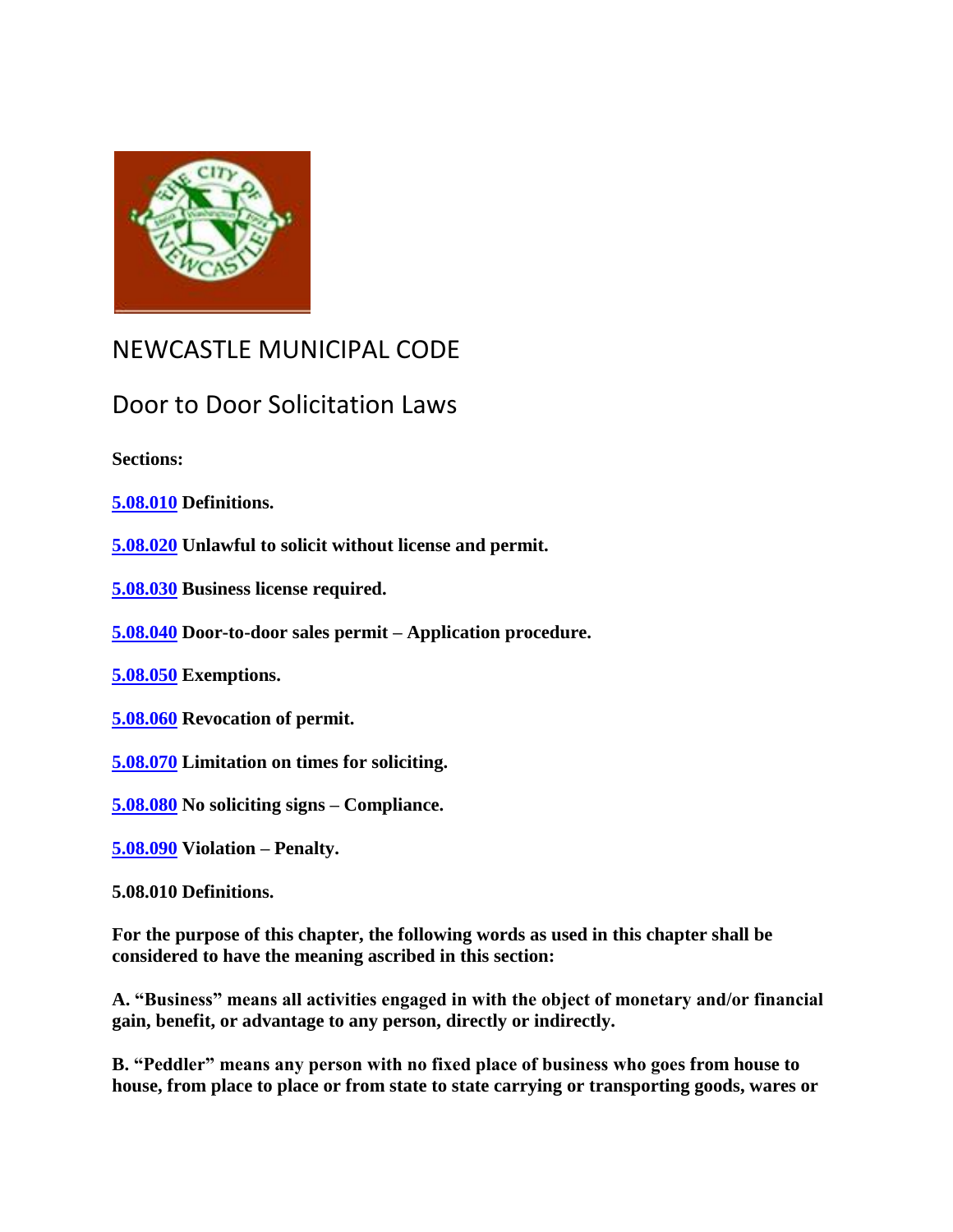**merchandise and offering, or exposing the same for sale, or making sales and deliveries to purchasers.**

**C. "Registered solicitor" means and includes a person or business that has obtained a valid business license and door-to-door sales permit as provided in this chapter.** 

**D. "Residence" means and includes every separate living unit occupied for residential purposes by one or more persons, contained within any type of building or structure.**

**E. "Soliciting" or "solicitor" means a person involved in one or more of the following inperson or door-to-door activities:**

**1. Seeking to obtain orders for the purchase of goods, wares, merchandise, foodstuffs, services of any kind, character or description whatsoever, for any kind of consideration whatsoever; or**

**2. Seeking to obtain prospective customers for application or purchase of insurance of any type or character; or**

**3. Seeking to obtain subscriptions to books, magazines, periodicals, newspapers and every other type or kind of publication; or**

**4. Seeking to obtain gifts or contributions or money, clothing or any other valuable thing for the support or benefits of any association, organization, corporation or project, not otherwise exempt under NMC [5.08.050.](http://srch.mrsc.org:8080/code/DocView/newcastlemc/newca05.html#5.08.050)**

**F. "Transient merchant" means any person, firm or corporation who engages temporarily in the business of selling and delivering goods, wares or merchandise, within the city, and who, in furtherance of such purposes, hires, leases, uses, or occupies any building, structure or vacant lot, motor vehicle, or trailer. (Ord. 2005-312 § 1).**

## **5.08.020 Unlawful to solicit without license and permit.**

**It is unlawful and a nuisance for any person to engage in soliciting, calling at a residence without the previous consent of the occupant for purposes of soliciting orders, sales, subscriptions or business or commercial information, or peddling without first having obtained a business license from the office of the city clerk pursuant to Chapter [5.15](http://srch.mrsc.org:8080/code/DocView/newcastlemc/newca05.html#5.15) NMC and NMC [5.08.030,](http://srch.mrsc.org:8080/code/DocView/newcastlemc/newca05.html#5.08.030) and a doorto-door sales permit pursuant to NMC [5.08.040.](http://srch.mrsc.org:8080/code/DocView/newcastlemc/newca05.html#5.08.040) (Ord. 2005-312 § 1).**

**5.08.030 Business license required.**

**Peddlers, solicitors, and transient merchants shall obtain from the office of the city clerk a general business license, in accordance with Chapter [5.15](http://srch.mrsc.org:8080/code/DocView/newcastlemc/newca05.html#5.15) NMC,**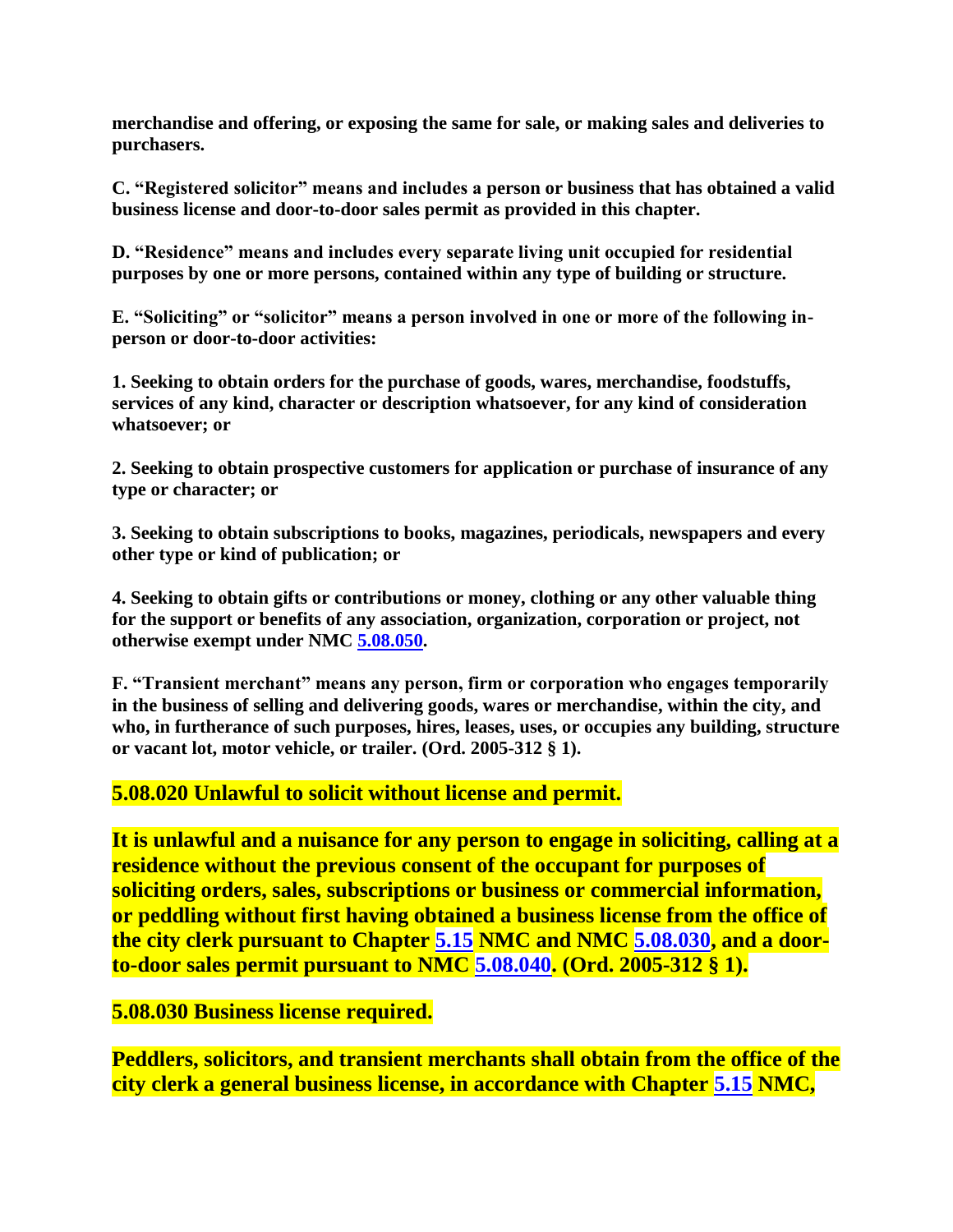**before commencing business, and shall have said business license in his or her possession at all times while conducting business within the city. The business license shall not be transferable. (Ord. 2005-312 § 1).**

**5.08.040 Door-to-door sales permit– Application procedure.**

**A. Each peddler, solicitor and transient merchants shall obtain from the office of the city clerk a door-to-door sales permit before commencing business within the city. The application for a door-to-door sales permit shall include the following information:**

**1. Each peddler, solicitor or transient merchant must provide to the city clerk a valid state photo driver's license or valid state photo identification card when applying for a business license and door-to-door sales permit and the name, address, telephone number and contact person for the principal applicant;**

**2. The nature of the products or services involved, and the names of the manufacturers, if any;**

**3. The proposed method of operation in the city;**

**4. The state tax identification number;**

**5. The company, manager, supervisor or principal applicant shall provide a list of persons who will solicit in the city, including each person's name, address and telephone number, a valid state photo driver's license or valid state photo identification card for each person, and any convictions of any crimes by each person;** 

**6. The Newcastle police department will run a computer check for each peddler, solicitor or transient merchant, prior to the city issuing a business license and door-to-door sales permit;**

**7. The principal applicant must show for the purposes of this application that the company is lawful and conducting legitimate business; and** 

**8. Any other information required by the city, including but not limited to an executed waiver/release for a criminal background check by the Newcastle police department.**

**B. Upon verification by the city of the information required in subsection (A) of this section, the city shall issue the door-to-door sales permit, which shall be valid for 15 days and show the dates during which the permit is valid. The permit may be renewed for 15 day periods, while the business license is valid and no additional fees shall be required for the door-to-door sales permit renewal. Each peddler, solicitor or transient merchant shall display the door-to-door sales permit on their person at all times while conducting business in Newcastle. The door-to-door permit shall be exhibited whenever a solicitor, peddler or transient merchant is requested to do so by any officer of the city or by any person solicited. (Ord. 2005-312 § 1).**